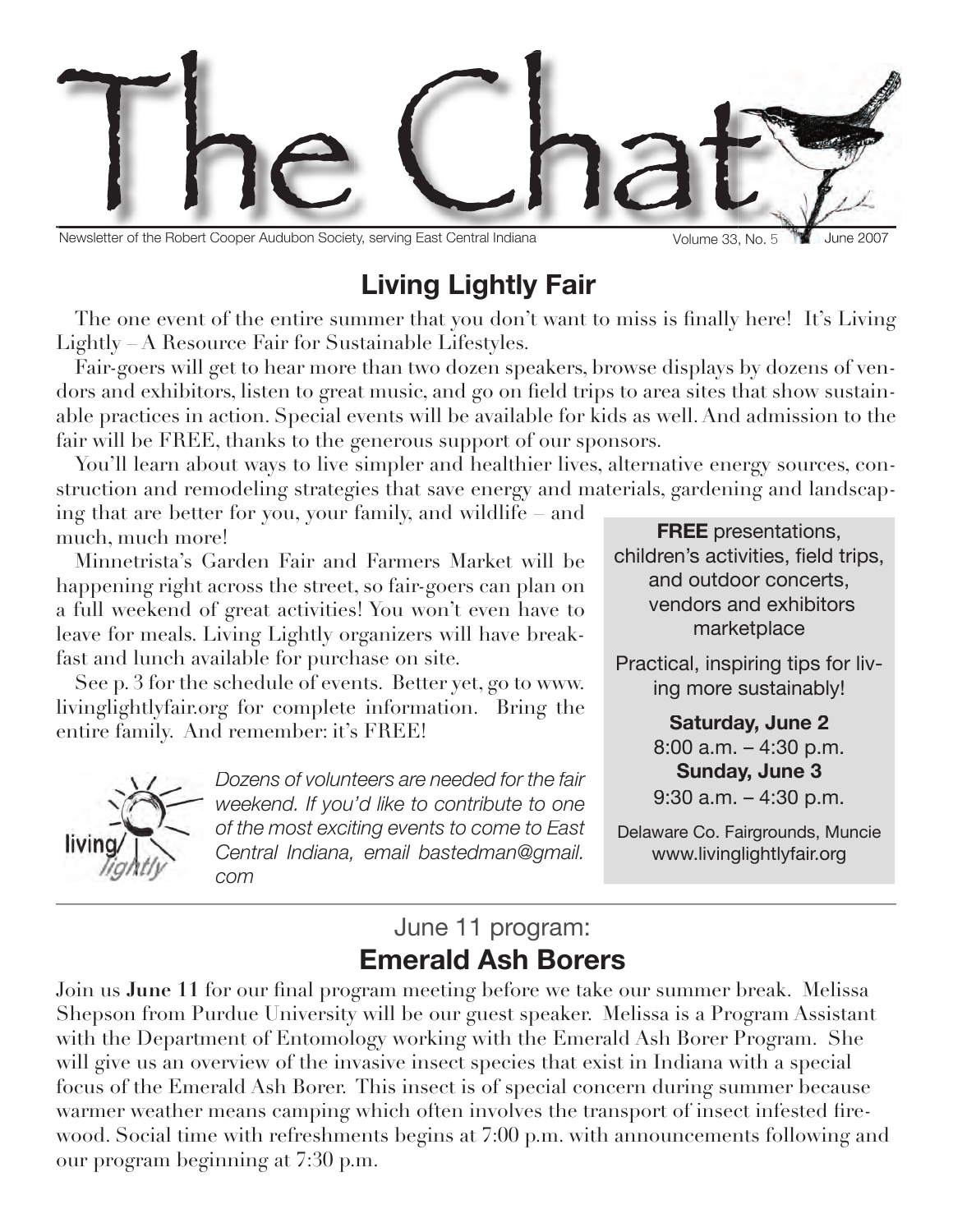# The Wood Thrush: June Bird of the Month

*Wood Thrush: Hylocichla mustelina* By Helen Twibell



thrush is a comely bird, and the most familiar of our brown thrushes. It is richly-colored, with the bright

The wood

reddish brown on the head running off into a warm brown on its back. The white underparts are heavily marked with dark teardrop spotting. As is true with other thrushes, the wood thrush has a relatively long, slender, but not sharply pointed bill adapted for eating soft foods such as insects, worms and berries, but not seeds. The wood thrush measures about 8 inches, which is said to be starling-sized.

The natural habitat of the wood thrush is found in moist. deciduous, woodlands with a thick undergrowth. It is also the only one of the species which nests regularly in the vicinity of houses. The thrush, by nature, is a bird of the forest floor, and it seldom rises above the lower limbs of trees, even to sing. Most food is obtained by scratching dead leaves on the ground and flipping them over, hopping about in typical thrush fashion.

The voice of the wood thrush is a beautiful two-toned flutelike song. It seems to prefer singing during the early morning, or evening hours just before sunset. Before the song comes an introductory phrase pippip-pip call note. Then comes the outpouring of the full eeoh-lay notes that scale downward. These evening vespers will continue until just before dark, when they taper off and the sounds of other night birds take over. The wood thrush has one of the most beautiful songs of any of the N. American birds. Thoreau wrote of it: "Whenever a man hears it he is young, and Nature is in her spring: whenever he hears it, it is a new world and a free country, and the gates of heaven are not shut against him."

The nest, typical of thrushes, is mud-lined with grass and rootlets placed on the inside and the outside. It is loose in structure with lots of dead leaves, grass, vine bark and even paper (around human habitation.) Although the nest is neatly built, the types of materials used may cause it to appear shaggy. It is always placed firmly in the crotch of a shrub or small tree, most often evergreen--from 3 to 15 feet from the ground. The 3 or 4 greenish-blue eggs are evenly marked with light brown.

The wood thrush breeds from New Hampshire, Ontario, over to Wisconsin, S. Dakota, and south to Florida, Louisiana and Texas. It winters in Mexico, south to Panama. This thrush tends to return to the same winter territory year after year. Not all wood thrushes succeed in getting a winter territory. "Floaters" are subordinate birds that are presumably chased out and prevented from establishing a territory by more dominant birds. Floaters are less likely to survive than thrushes who can establish winter territories. Wood thrushes migrate in October and return in May, for the most part. The wood thrush is believed to have been a common summer resident throughout Indiana over a hundred years ago. However, the numbers seem to have dwindled in the last few decades. Since this species winters in Central America and nests in areas subject to much recent forest fragmentation, they may be victims of population stress. Studies also reveal that in areas of highly fragmented small forest plots, they sometimes actually fledge more brown-headed cowbirds than wood thrush young (parasitism). It is difficult to measure the reproductive success of the wood thrush.

## **NEWS NOTES: Go Electronic!**

You can help us save both money and trees by receiving the Chat electronically, via email, rather than in printed form. If you'd like to change the way in which you receive the newsletter each month, please send your request to cooperaudubon@gmail.com.

#### **See you in September**

As usual, there will be no RCAS program meetings of issues of the Chat during July and September. Look for the next Chat in late August, for complete details about our annual fall picnic, which should be September 10. Mark your calendars now!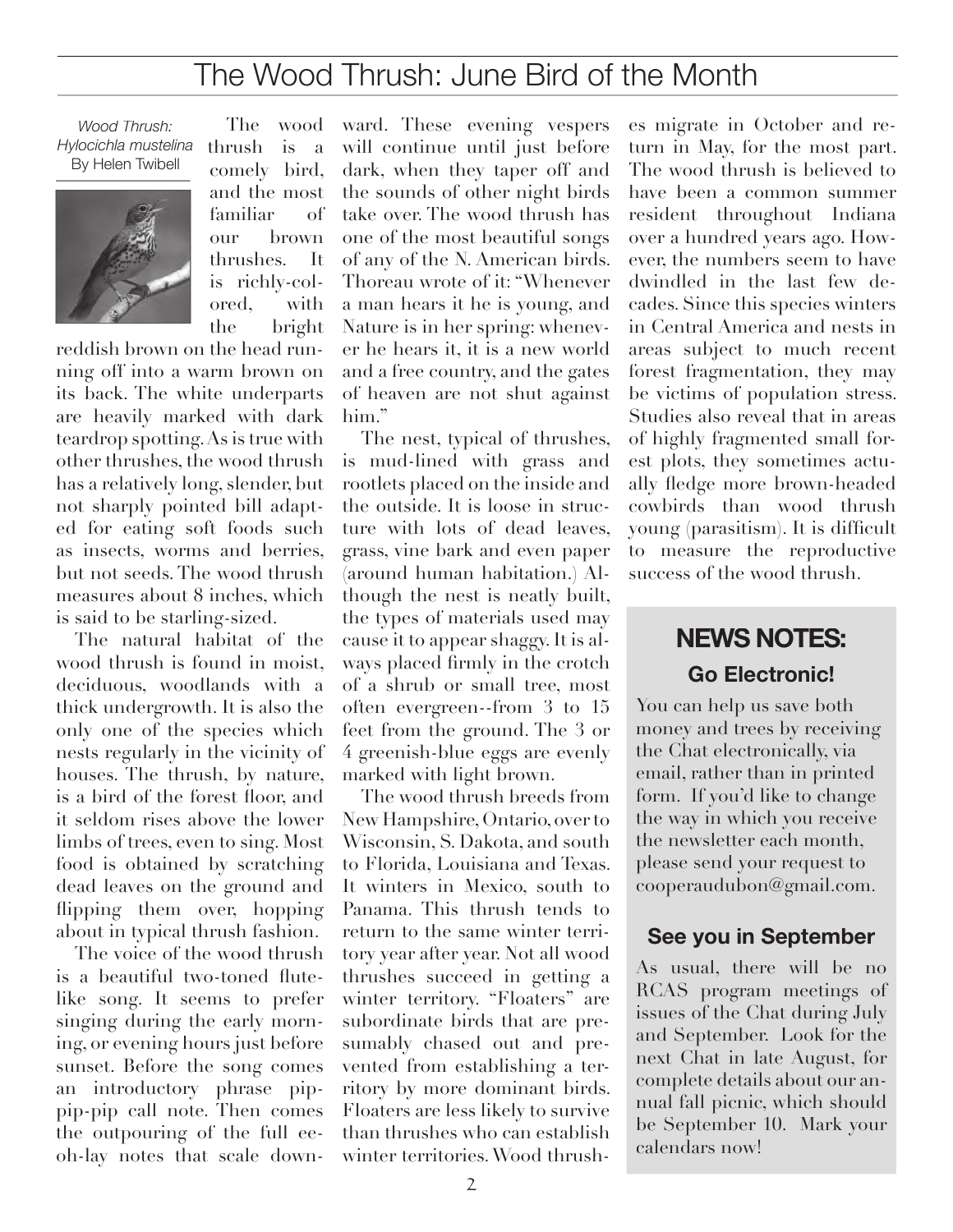# **Living Lightly Schedule of Events**

For full details, visit www.livinglightlyfair.org

#### SATURDAY EVENTS

Vendors and exhibitors open at 8 a.m.

#### **SAT. SPEAKERS:**

**8:30-9:30** CONCURRENT PRESENTATIONS:

- Green cleaning
- Energy efficiency and renewable energy in and around Indiana
- Rain garden workshop

#### **9:45-10:45** CONCURRENT PRESENTATIONS:

- Community green buildings
- Creating healthy homes
- Modern wind and solar systems for sustainable living

#### **11:00-12:00**

KEYNOTE – How to live sustainably (and happily) ever after

#### **12:30-1:30** CONCURRENT PRESENTATIONS:

- Community leaders round table government leaders from ECI
- Creating green landscapes
- Beyond green building: Using straw bale, cob, and cordwood to create sustainable structures

#### **2:15-3:15** CONCURRENT PRESENTATIONS:

- The Slow Food movement: Connecting plate and planet
- Dispelling energy-saving myths in homes
- The need for green design and living

#### **SAT. MUSIC:**

- **12:15-1:15** Kid Kazooey Energetic and engaging children's concert
- **2:00-3:00** Les & Gwen Gustafson- Zook Autoharp and guitar American folk music
- **3:30-4:30** FEATURED MUSIC Paula Monsalve Latin American music

#### **SAT. CHILDREN'S ACTIVITIES**

**8:30-10:30** Sleep all day / play all night: Lifestyles of nocturnal animals **9:45-11:45** Build a dome! **11:00-12:00** Shrinking habitats **12:15-1:15** Vroom ... Build a Solar Car!

**1:30-3:30** Watts with the sun? Solar energy in action **3:30-4:30** Playing fair/playing fun



### **Jennifer White**

Jennifer White, Exec. Director of the Simplicity Forum, will speak on "How to Live Happily (and Sustainably) Ever After" on Saturday, June 2, at 11:00 a.m.

Ongoing children's activities: Navigating Nature video game, storytelling, Safetytown presentations

#### **SAT. FIELD TRIP:**

**12:30-4:00** Cooper Farm – tour a straw bale structure and prairie restoration

#### SUNDAY EVENTS

Vendors and exhibitors open at 9:30 a.m.

#### **SUN. SPEAKERS:**

**10:00-11:00** CONCURRENT PRESENTATIONS:

- Healthy, wildlife-friendly backyards
- Creating a sense of community in your neighborhood: The City Repair Project model
- Landscaping with salvaged materials

#### **11:15-12:15** CONCURRENT PRESENTATIONS:

- Green building materials
- Recycling and disposing of hazardous waste
- Simple steps for sustainable living

#### **12:45-1:45**

KEYNOTE – Natural Remodeling

**2:00-3:00** CONCURRENT PRESENTATIONS:

- Twenty practical tips to green your home and life
- Buying recycled
- Organic gardening

#### **SUN. MUSIC:**

- **11:00-12:00** Walden's Song folk music with Celtic emphasis
- **1:45-2:45** The Great Divide "Newgrass" approach to variety of music styles
- **3:00-4:30** FEATURED MUSIC Salaam traditional and modern ethnic music of other cultures

#### **SUN. CHILDREN'S ACTIVITIES:**

**10:00-11:00/12:00** Tracking wildlife

**11:15-12:15** Roll your own tribal beads!

**12:30-1:30/2:30** Creek stomp: What the water reveals!

**1:45-2:45** For the birds! Build a bird feeder with recyclable materials!

Ongoing children's activities: Navigating Nature video game, storytelling, Safetytown presentations

#### **SUN. FIELD TRIP:**

**2:00-4:30/5:00:** Demonstration of home energy audit



### **Carol Venolia**

Author and architect Carol Venolia will speak on "Natural Remodeling" on Sunday, June 3, at 12:45 p.m.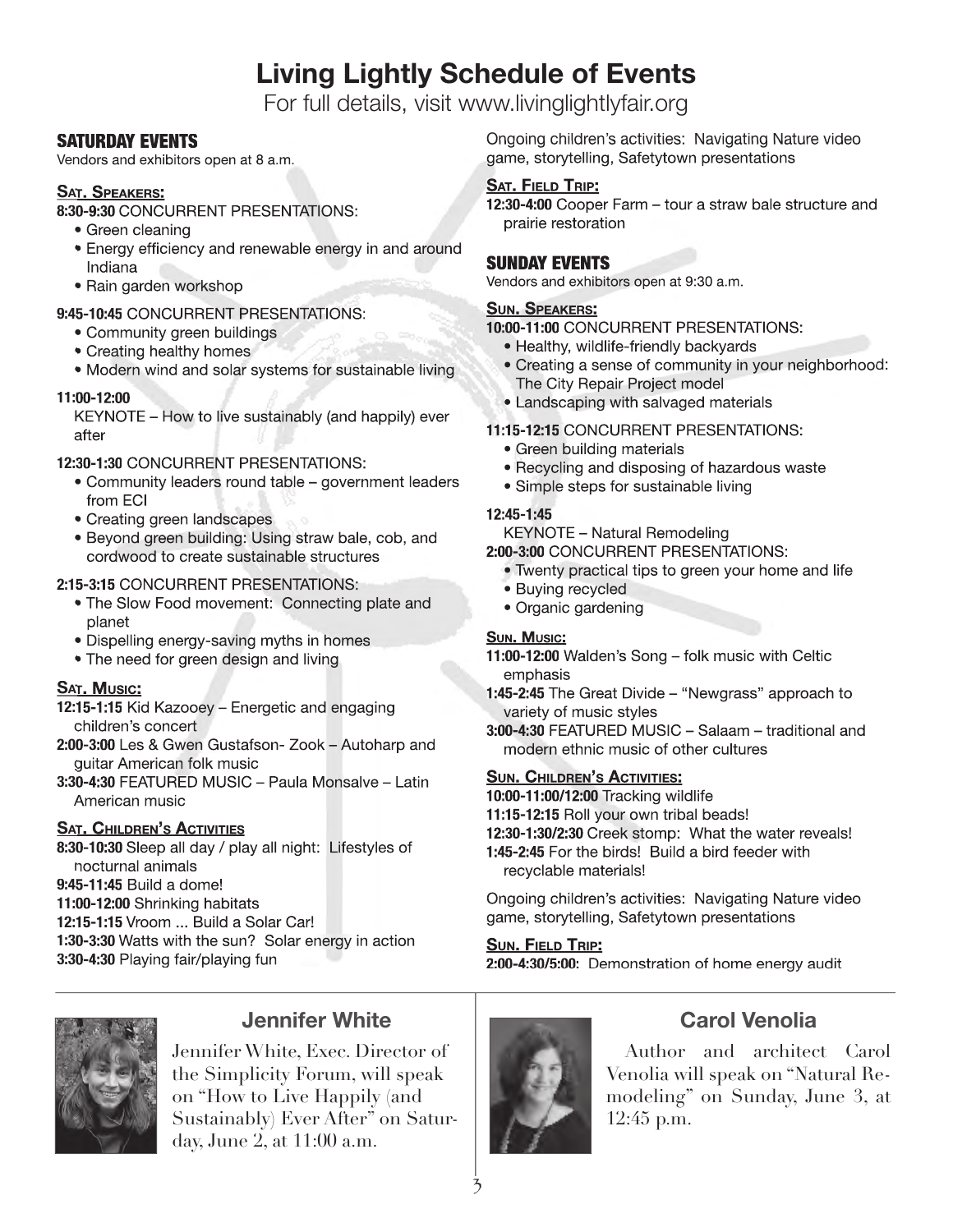# **Are you a chapter-only member?**

 If you're a National Audubon Society member, only \$2.50 of your annual dues support the work of our chapter. But if you're a chapter-only member, every cent of your dues comes directly to our chapter – helping us pay for program speakers, produce and mail this newsletter, support conservation activities in the region, and keep our chapter running smoothly.

June is our annual chapter-only membership drive month, so if you haven't taken out a separate membership in the Robert Cooper Audubon Society, now is the perfect time to do so. (Please note: If you drop your National Audubon Society membership, you'll no longer receive the Audubon magazine.)

Just return the form below and return it to Membership Committee Co-Chair Jane Duckworth, at the address indicated. Readers of the electronic Chat can download membership forms from the "About our chapter" section of our website, at www.cooperaudubon.org .

Thank you for your support!

\_ \_ \_ \_ \_ \_ \_ \_ \_ \_ \_ \_ \_ \_ \_ \_ \_ \_ \_ \_ \_ \_ \_ \_ \_ \_ \_ \_ \_ \_ \_ \_ \_ \_ \_ \_ \_ \_ \_ \_ \_ \_ \_ \_ \_ \_ \_ \_ \_ \_ \_ \_ \_ \_ \_ \_ \_

**I want to support the Robert Cooper Audubon Society at the following level** (please check your choice):

- $\Box$  Student \$15
- $\Box$  Basic  $$20$
- $\Box$  Supporting \$50
- □ Partner \$100
- $\Box$  I want to maintain my membership in the National Audubon Society, but here is my gift for the local chapter: \$

Please make your check payable to the Robert Cooper Audubon Society and send it, along with this form, to:

| Jane Duckworth, RCAS Membership Chair |
|---------------------------------------|
| 806 N Briar Rd.                       |
| <b>Muncie, IN 47304</b>               |

| Name           |     |       | Telephone |      |
|----------------|-----|-------|-----------|------|
| <b>Address</b> |     |       |           | City |
| <b>State</b>   | /in | Email |           |      |

I want to receive *The Chat* newsletter in print form □, via the U.S. Postal Service, or in electronic form  $\Box$ , as an email attachment. (Please check box of your preference.)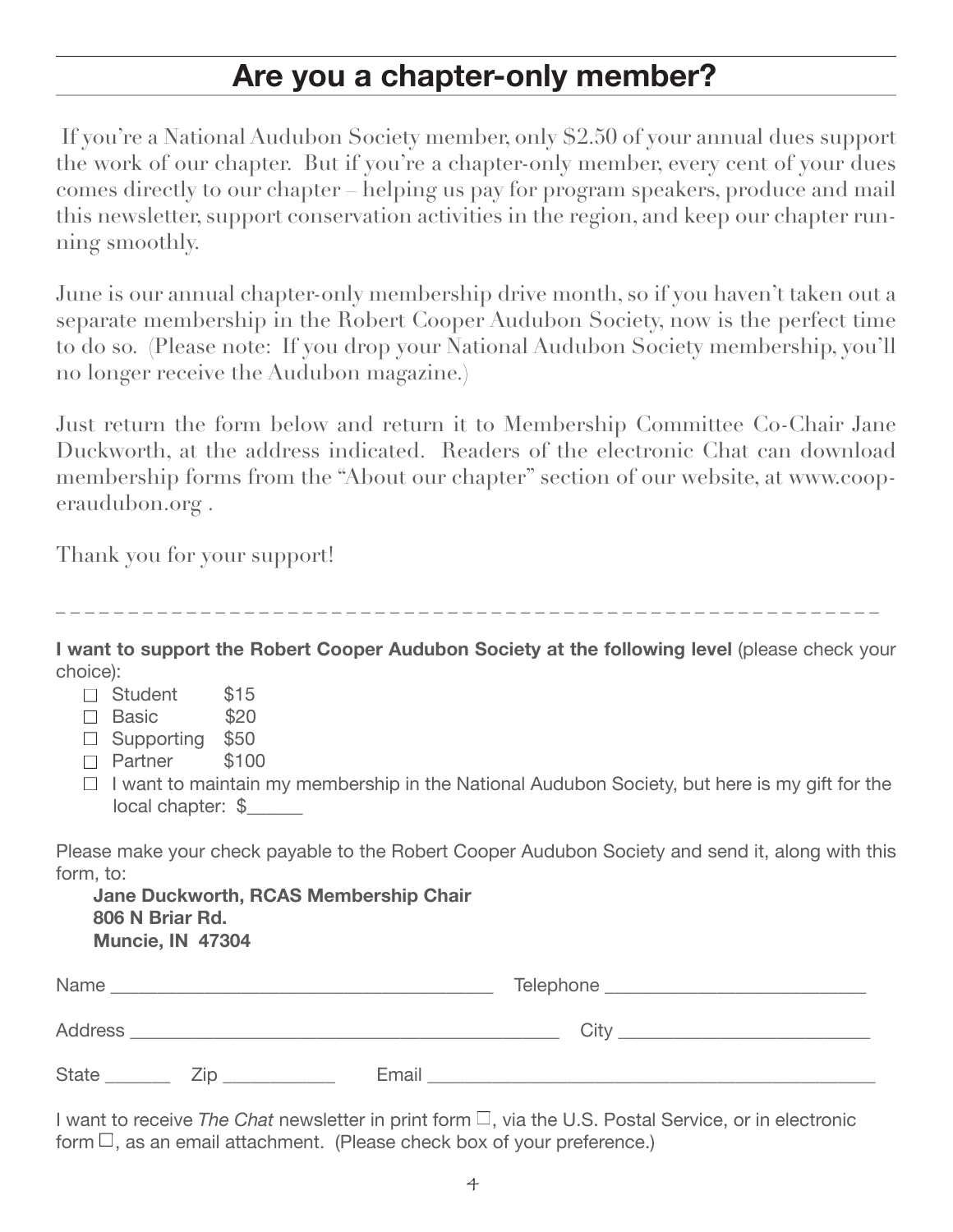# **RCAS Continuing Conservation Efforts**

#### **RCAS Conservation update**

The osprey nesting platforms project in Henry county is waiting for drier weather to erect our 3 nesting platforms at Summit Lake State Park and Province Pond. Henry County REMC will help us dig the holes and "plant". While RCAS was at Summit Lake on Tuesday, May 15 planting sedges and rushes we glassed an osprey in the nature ponds area. We are set to go!

 Mark and Robin Scott (RCAS member) 20 acre prairie planting project that RCAS is a partner on is progressing. The burning of the area was accomplished on May 13th. We wait for the new green growth to get 8-12", then mow and apply herbicide. We plant the new prairie in the fall. The project is using Henry county genotype grasses and forbs that are compatible with the remnant prairie at the Rogersville Cemetery. This project is an US Fish & Wildlife "Partners with Fish and Wildlife" and Indiana DNR Fish & Wildlife Division funded project. RCAS stands ready to help

During the first stage of wetland plantings last year, two of the seven volunteers, led by Conservation Chair Jon Creek, help to put in 400 native plant plugs at the Bonham Preserve. The work will continue at different sites this year.



with funding if needed.

**Sandhill Crane Nesting Habitat Project**

Loblolly Nature Preserve in Jay County was the site of this year's first Sandhill planting on May 10. A group of thirteen restoration workers included seven 4-H members and their parents. In addition to RCAS's 500 plugs, the crew also planted 400 plugs of cordgrass in a separate area of the marsh.

On May 15th, we planted 500 sedges and rushes plugs east of the nature ponds at Summit Lake State Park in 4 hours. Helpers were Blanche Townsend, Bill Grummer, Jon Creek and Jeff Ray. It was a beautiful morning to be outside creating habitat for the Sandhills and sedge wrens.

#### **Wetland plants Demonstration area**

This partnering project that Summit Lake State Park asked RCAS to help with was planted the week of May 20th. This project is located on trail 1 in a small cove on the lake. The sedges and rushes and blue flag iris are the plants to establish this new wetland demo area. Since there are many geese on the lake we will need to put up an exclusion fence around the new plants.

 At the last regular meeting, Jon and Jeff offered a bluebird, wren, or tree swallow birdhouse for at least a \$20 donation for conservation projects. We started with 12 and have 4 left and are in need of additional funds to complete our conservation projects. Please help RCAS.

### **THE ABSENT PRESIDENT SENDS A NOTE FROM THE OUTER BANKS OF NORTH CAROLINA**

I am having a great time here in the Outer Banks on Hatteras Island. Working for the National Park Service is a fun job and I spend my days off exploring the area. I am serenaded each night by Chuck-wills widows and spend my days listening to the mockingbirds and great crested flycatchers that seem to be everywhere. I have developed an cautious acceptance of the water moccasins but not the deer ticks.

I miss a lot about Indiana and will be glad to get back home in the fall. I know I have missed some good programs, spring wildflowers and our warbler migration. I am sorry to have to miss the Living Lightly Fair. I look forward to seeing all of you in the fall and to a new chapter year. Enjoy your summer.

Bonnie